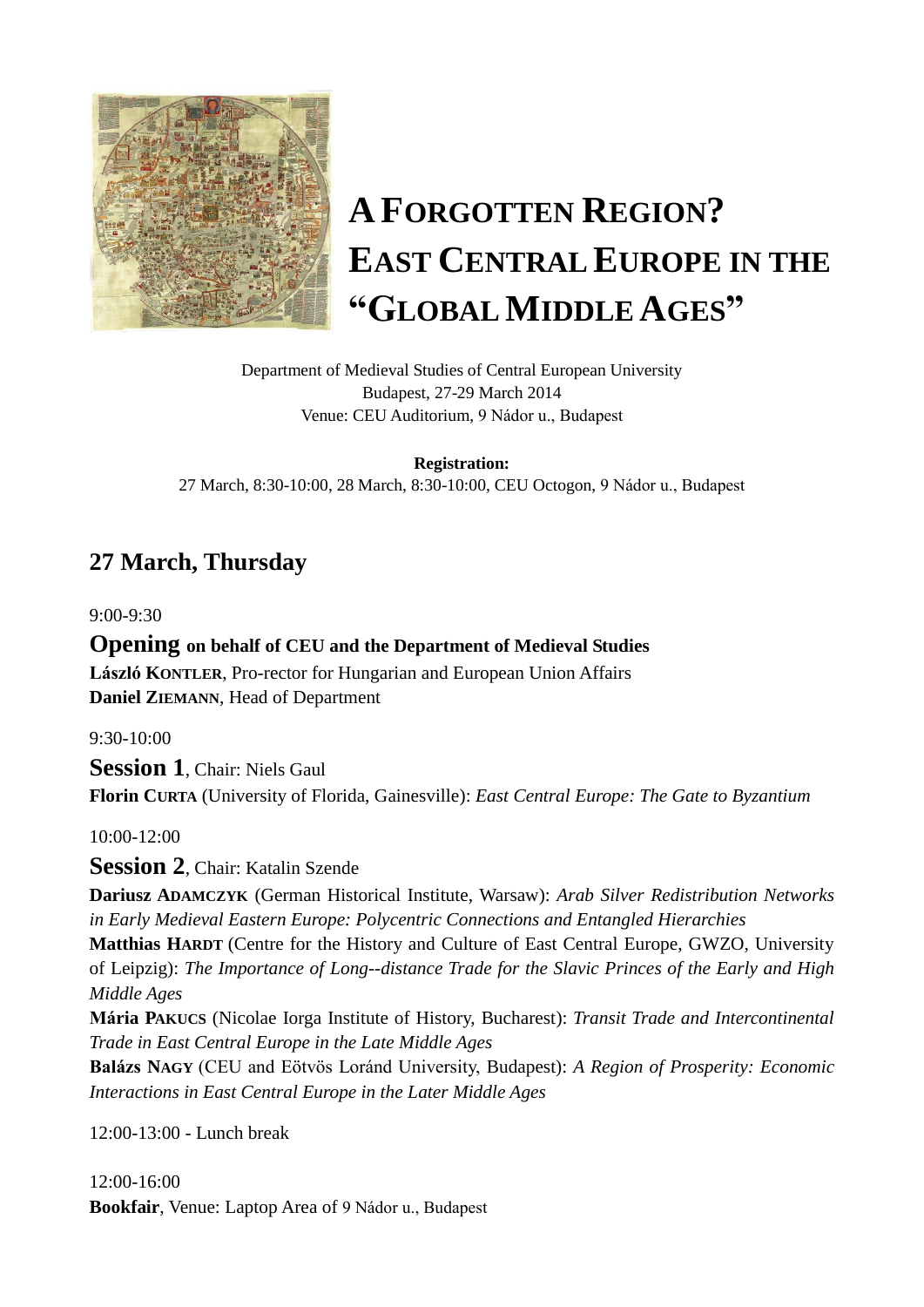$13:00 - 14:30$ 

**Session 3**, Chair: József Laszlovszky

**Martin BAUCH** (German Historical Institute, Rome): *Environmental Crisis and its Impact on Medieval Societies in Eastern Central Europe and Italy from the Thirteenth to the Fifteenth Century*

**Péter SZABÓ** (Botanical Institute, Czech Academy of Sciences, Brno): *Royal Forests in East Central Europe: Merovingian Ideas and Local Realities*

**Magdolna SZILÁGYI** (CEU, Budapest): *Roads in a Liminal Zone: Trade and Travel across the Borders of Medieval Hungary*

 $14:30-15:30$ 

**Session 4 (Poster Session),** Chair: Judith Rasson

**Teodora ARTIMON** (CEU, Budapest): *Stephen the Great of Moldavia: a Marginalized Prince?*

**Dženan DAUTOVIĆ** (University of Sarajevo): *The Bosnian Medieval State – Western or Eastern Model?*

**Annamária ÉRSEK** (Université Paris Sorbonne): *Mid-fourteenth-century Crypto-portraits: East Central Europe as Center of Production*

**János INCZE** (CEU, Budapest): *War Financing in East Central Europe. The Pledges of Sigismund of Luxemburg in Hungary*

**Márta KONDOR** (CEU, Budapest): *Sigismund of Luxembourg: from Prague to Znojmo across the Whole of Europe*

**Piotr Dawid KOŁPAK** (Jagiellonian University, Krakow): *The Characteristics of Saint Patrons of the Polish Kingdom in Medieval Latin Europe*

**Wojciech KOZLOWSKI** (CEU, Budapest): *A Dynastic Triangle: Poland, Bohemia and Hungary in the Late Thirteenth Century*

**Andrej MAGDIČ** (Institute for the Protection of Cultural Heritage of Slovenia, Maribor): *Ptuj from the Ninth to the Eleventh Century - The Town between East and West*

**Judit MAJOROSSY** (Ferenczy Múzeum, Szentendre): *Community and Individuality: The Socio-Topography of Butchers in Medieval Urban Space*

**Christopher MIELKE** (CEU, Budapest): *Archaeology and Queenship: Gendered power in the Material Record*

**Ardian MUHAJ** (University of Lisbon): *When the "Peripheries" Take over the Role of the Centre* **Elena SUFF** (State Pedagogical University, Chisinau): *The Moldo-German Chronicle: A History of Stephen the Great for Occidental Eyes*

15:30-16:00 - Coffee

### **Session 5**

**Roundtable** headed by **Daniel ZIEMANN** (CEU, Budapest): **The Question of Identities** 

### 16:00-18:00: **Part I - Historical and Archaeological Approaches**

**Jiří MACHÁČEK** (Masaryk University, Brno): "*Too Far Away" – the Archaeology of Early Medieval Society in East-Central Europe. The Case of Great Moravia*

**Trpimir VEDRIŠ** (University of Zagreb): *Was Croatia Ever Part of the Carolingian Empire?* **Sergiu MUSTEATA** (Ion Creanga Sate University, Chisinau): *The Carpathian-Danube Regions from the Eighth to the Tenth Century*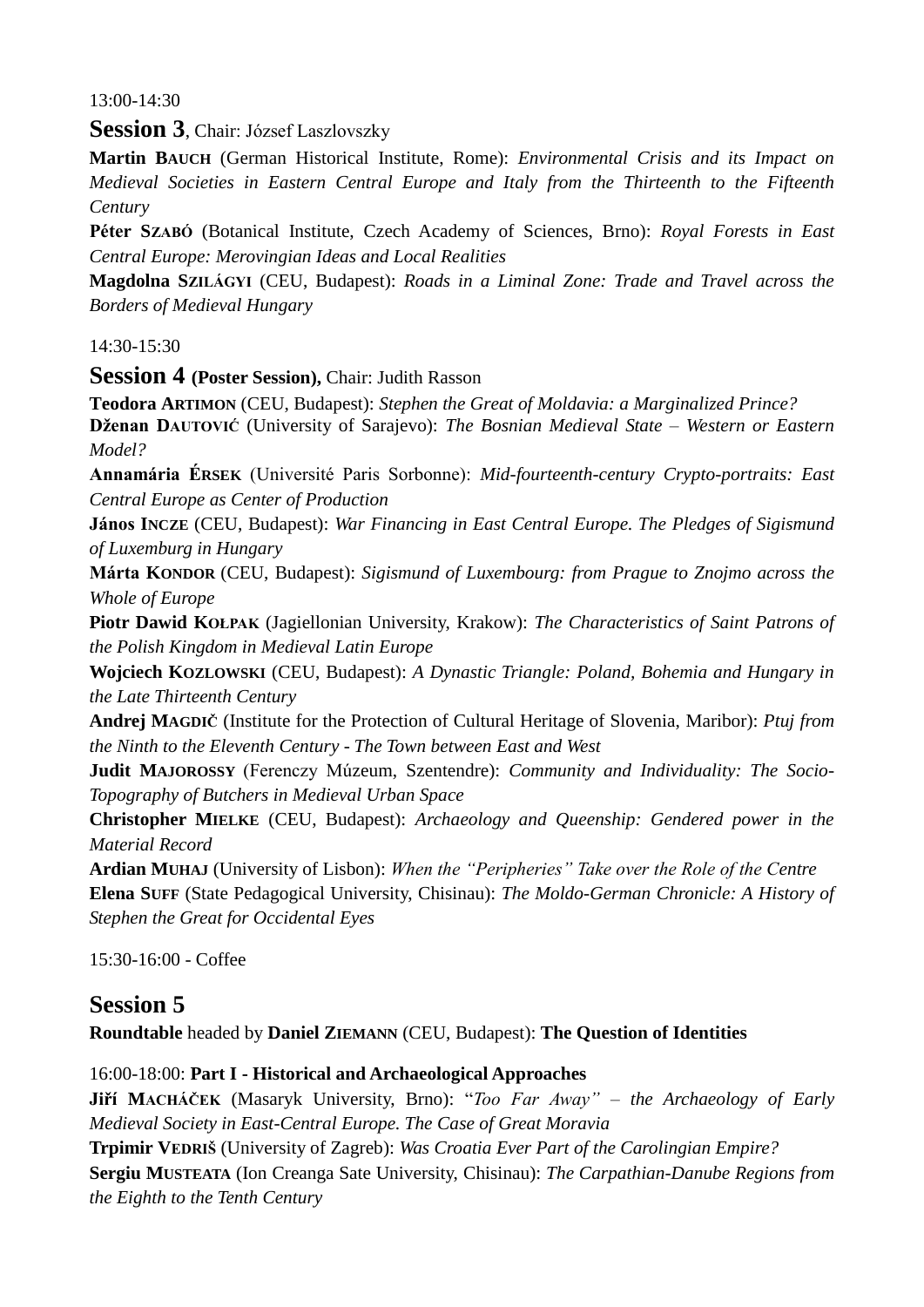**Gábor BRADÁCS** (University of Debrecen): *The Transition of the Concept of Central Europe in the Ottonian Empire – Historiographic and Diplomatic Analysis* **Daniel ZIEMANN** (CEU, Budapest): *Emperor Otto III and the Birth of Central Europe* 

18:00-18:30 - Coffee

18:30-19:30- **Part II** - **The question of Identities – Anthropological approaches Stefan EICHERT** (University of Vienna): *Differing Perceptions of the Middle Ages in the Eastern Alpine Region – A Case Study of Carinthia/Austria* **Mladen ANČIĆ** (University of Zadar): *For the Triangulation of History: Notes on the Possibilities of Historical Anthropology in Comparative Studies* **Matthew B. KOVAL** (University of Florida, Gainesville**):** *Look What those Pagans Did! Uses of the Memory of Pagan Violence in Hungary, Poland, Denmark, and Bulgaria*

**19:30 - Reception**

# **28 March, Friday**

9:00-10:00 **John SHATTUCK**, Rector and President of CEU: Address in Honor of János M. Bak

**Session 6***,* Chair: Gábor Klaniczay

**Felicitas SCHMIEDER** (FernUnviersität, Hagen): *Medieval Latin Europe Connecting with the Rest of the World: The East Central European Link*

10:00-11:30

**Session 7,** Chair: János Bak

**Grischa VERCAMER** (German Historical Institute, Warsaw): *Different Depictions of Rulership in Europe by Chroniclers of the Twelfth Century – England, Poland and the Holy Roman Empire* **Gerald SCHWEDLER** (University of Zurich): *Crowned: Rituals of Sovereignty in Central Europe in the Later Middle Ages*

**Marcela K. PERETT** (Bard College, Berlin): *Re-discovered Kinship: Bohemia and England in the Early Fifteenth Century*

11:30-11:45 - Coffee

11:30-14:15 **Bookfair**, Venue: Laptop Area of 9 Nádor u., Budapest

11:45-13:15

**Session 8,** Chair: Gerhard Jaritz

**Stefan BURKHARDT** (University of Heidelberg): *Lost Between Empires? East Central Europe and the Two Roman Empires in the Middle Ages*

**József LASZLOVSZKY** (CEU, Budapest): *Power Centres and Monasteries*

**Jan VOLEK** (University of Florida, Gainesville): *Internal Affair: The First Crusade against the Hussites*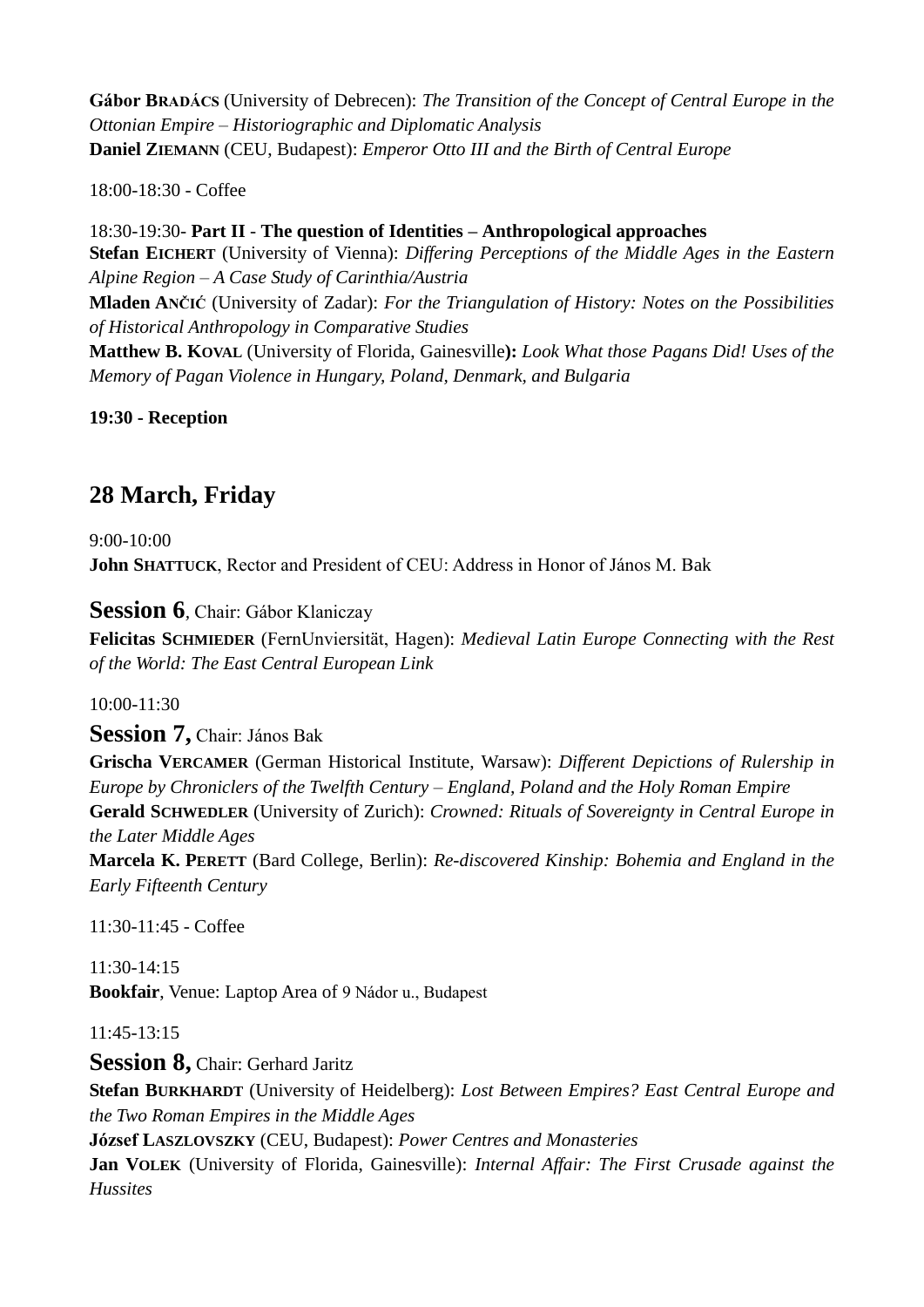### 13:15-14:15 - Lunch break

### 14:15-15:45

**Session 9, Chair: Felicitas Schmieder** 

**Cameron SUTT** and **David RANDS** (Austin Peay State University, Clarksville): *Inheritance: Prescription and Practice in Árpádian Hungary and Kamakura Japan*

**Julia BURKHARDT** (University of Heidelberg): *Negotiating Realms. Political Representation in a "Forgotten Region"*

**Iurii ZAZULIAK** (Ivan Franko National University, Lviv): *Slavery, Serfdom and Violence on the Periphery of Eastern Europe in the Fifteenth and Sixteenth Centuries. Old Themes and New Approaches*

15:45-16:00 - Coffee

## **Session 10**

**Roundtable** headed and challenged by **János M. BAK,** (CEU, Budapest): **A "forgotten"? "region"?**

16:00-18:00 **Part I**

**Nora BEREND** (University of Cambridge): *Medieval Regionalism: A Comparative Approach* **Márta FONT** (University of Pécs): *The Emergence of East Central Europe and Approaches to Internal Differentiation*

**Anna ADAMSKA** (University of Utrecht): *Comparing the Comparisons: The Many Literacies of East Central Europe* 

**Gábor KLANICZAY** (CEU, Budapest): *Possible Items and Methods of Comparison in the Medieval Religious History of Central Europe*

**Eduard MÜHLE** (University of Münster): *The Limited Applicability of the Term East Central Europe for Medieval Studies*

18:00-18:30- Coffee

18:30-19:30 **Part II**

**Zsolt HUNYADI** (University of Szeged): *Towards Globalism? Papal-Hungarian Relations as Reflected in the Twelfth-century Charters of the* Hungaria Pontificia

**Attila BÁRÁNY** (University of Debrecen): *Early Sixteenth-century Hungary in the Eyes of Westerners: "Shield of Christendom" or a "Remote Land" on the Frontiers of "Barbaricum"?*

**Anna KUZNETSOVA** (Russian Academy of Sciences, Moscow): *East Central Europe as a Notion in Russian Scholarship*

**Olga KOZUBSKA** (Ukrainian Catholic University, Lviv): *Even More Forgotten? Red Rus', Galicia, Ukraine in (or out of) Context*

**20:00 – Dinner** Venue: Lobby, 13 Nádor u., Budapest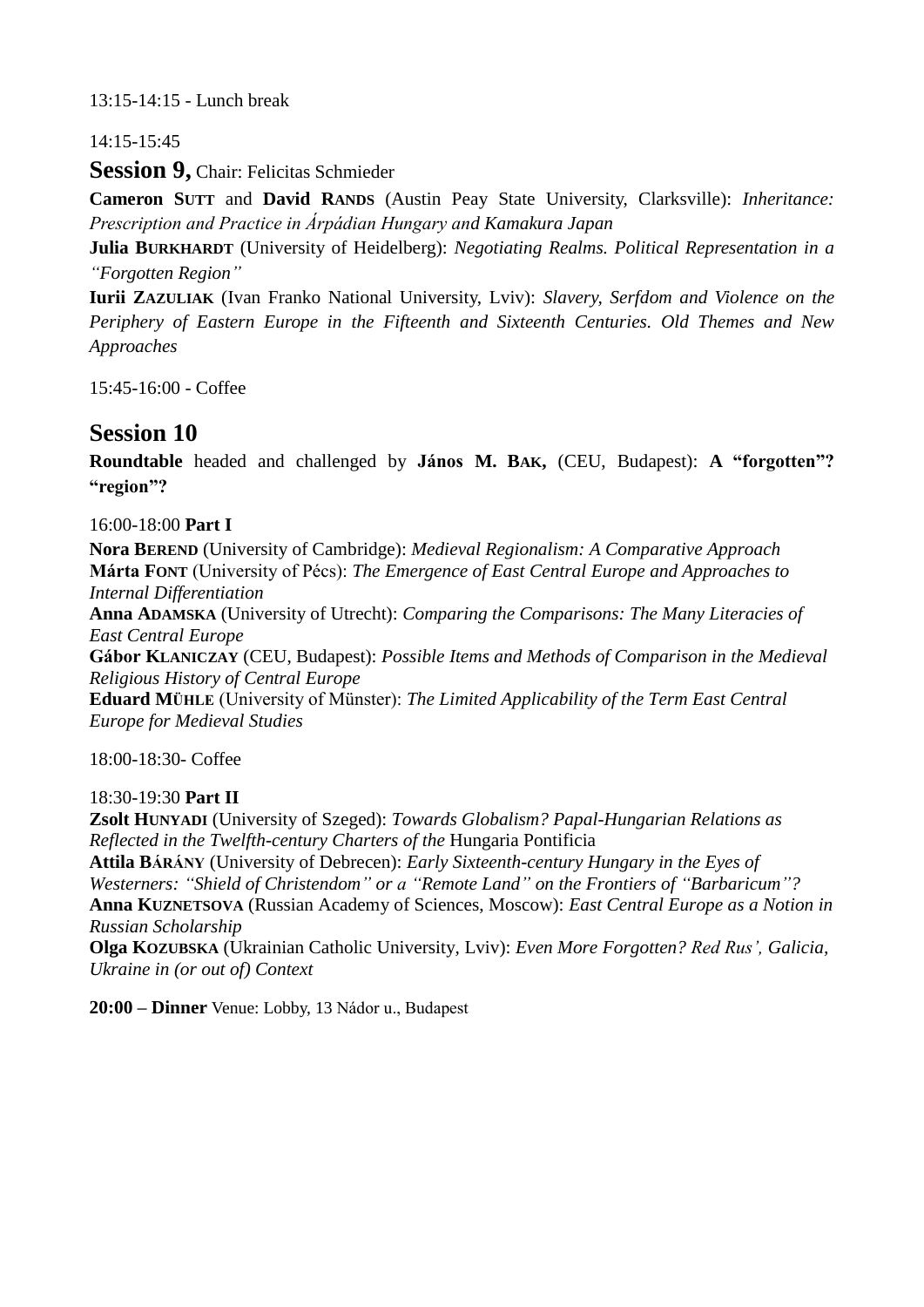# **29 March, Saturday**

 $9.30 - 10.30$ 

**Session 13,** Chair: Cristian Gaşpar

**Johnny Grandjean GØGSIG JAKOBSEN** (University of Copenhagen): *Friars Preachers in Frontier Provinces of Medieval Europe*

**Béla Zsolt SZAKÁCS** (CEU and Pázmány Péter Catholic University, Budapest): *The Place of East Central Europe on the Map of Romanesque Architecture*

 $10:30-11:00 - \text{Coffee}$ 

11:00-12:30

**Session 14,** Chair: Balázs Nagy

**Michaela ANTONÍN MALANÍKOVÁ** (Palacký University, Olomouc): *"The Golden Age" of Female Engagement in Medieval Urban Economy? Lands of the Bohemian Crown in a Comparative Perspective*

**Beata MOZEJKO** (University of Gdansk): *Late Medieval Gdansk as a Transmitter between Regions: Western European, Hanseatic and Central European Contacts*

**Katalin SZENDE** (CEU, Budapest): *Town Foundations in Central Europe and the New World in a Comparative Perspective*

12:30-13:15 - Lunch break

#### 13:15-14:45

**Session 15**, Chair: Marcell Sebők

**Julia VERKHOLANTSEV** (University of Pennsylvania, Philadelphia): *Myths of Origin and the Art of Etymology in Medieval Chronicles Written in Bohemia, Poland, Croatia, and Hungary* **Robert ANTONÍN** (University of Ostrava): *From Warrior to Knight – The Paths of Chivalric Culture in the Central European Space on the Example of the Czech Lands* **Mária DOBOZY** (University of Utah, Salt Lake City): *Evidence of Cultural Exchange in German and Hungarian Music and Song in Print*

14:45-15:00 – Coffee

15:00-16:00

Session 16, Chairs: Katalin Szende, Daniel Ziemann, Balázs Nagy **Kevin BROWNLEE** – **Julia VERKHOLANTSEV** (University of Pennsylvania, Philadelphia): Europa Indivisa: *Towards a Global Middle Ages (A Pilot Seminar Project)* **Márta FONT** (University of Pécs): *A Forgotten Region? Or Necessity of Publicity?*

### **Concluding remarks, future plans**